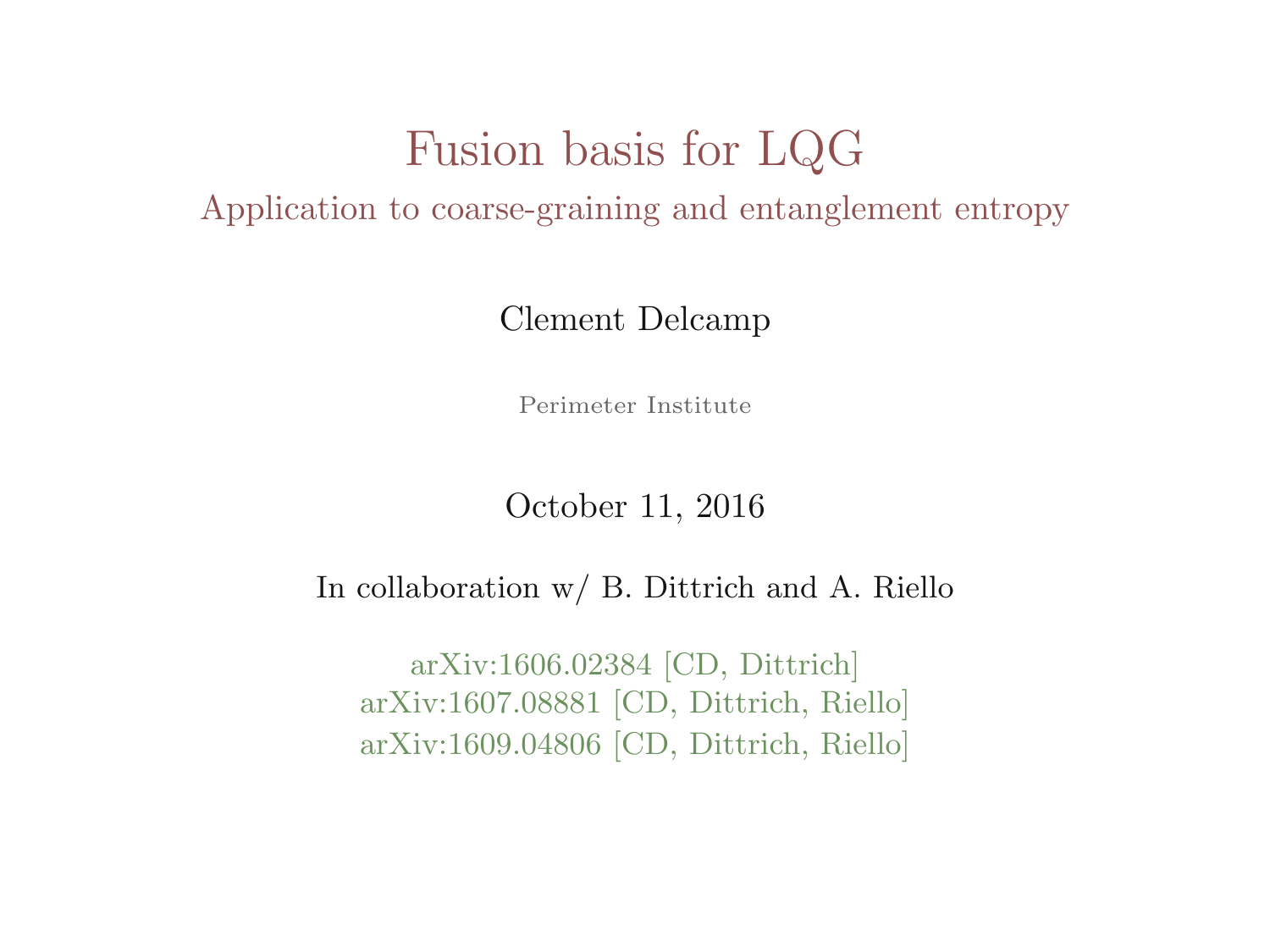# Motivations and results

#### Motivations

- Construction of a basis stable under coarse-graining
- Definition of a region in a relational way

#### Fusion basis

- $\blacksquare$  Shift the focus from the original lattice to the excitations themselves
- Excitations are classified by the irreducible representations of the Drinfel'd double  $\mathcal{D}(\mathcal{G})$  of the gauge group  $\mathcal{G}$  (finite group)
- $\blacksquare$  Mathematical structure of an extented TQFT:

$$
TQFT + defects = \underbrace{xacuum}_{BF} + \underbrace{excitations}_{curvature + torsion}
$$

#### Results n

- Natural notion of local subsystems
- Solve the problem of emerging torsion d.o.f during the coarse-graining
- $\blacksquare$  Identification of a new complete set of mutually independent gauge invariant d.o.f and observables
- Physical states for LQG coupled to point particles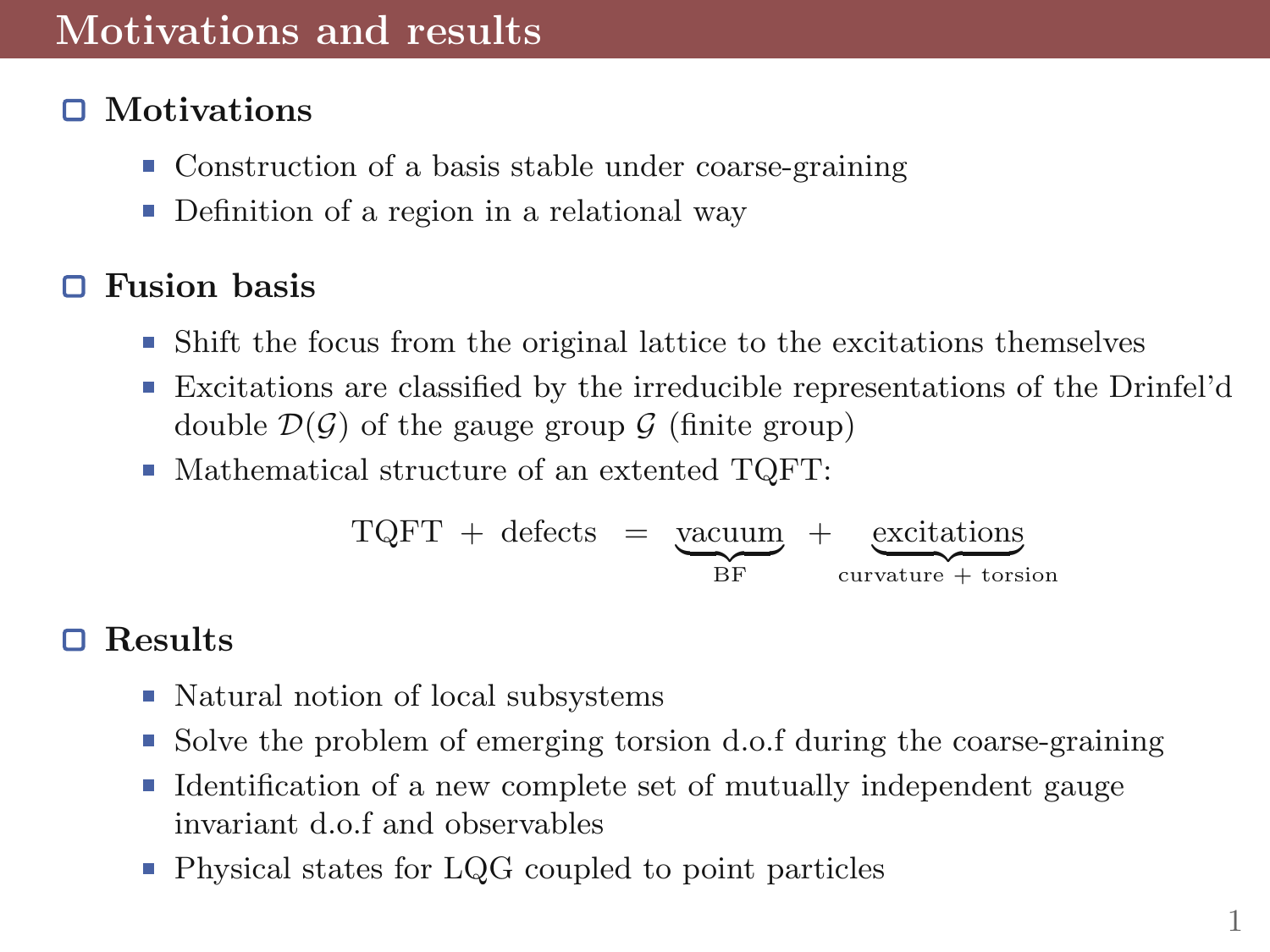# Outlook

- 1) BF representation
	- $\blacksquare$  <br> Triangulation based
	- **Excitations based**
- 2) Fusion basis
- 3) Ribbon operators
- 4) Applications
	- Coarse-graining
	- Entanglement entropy
- 5) Discussion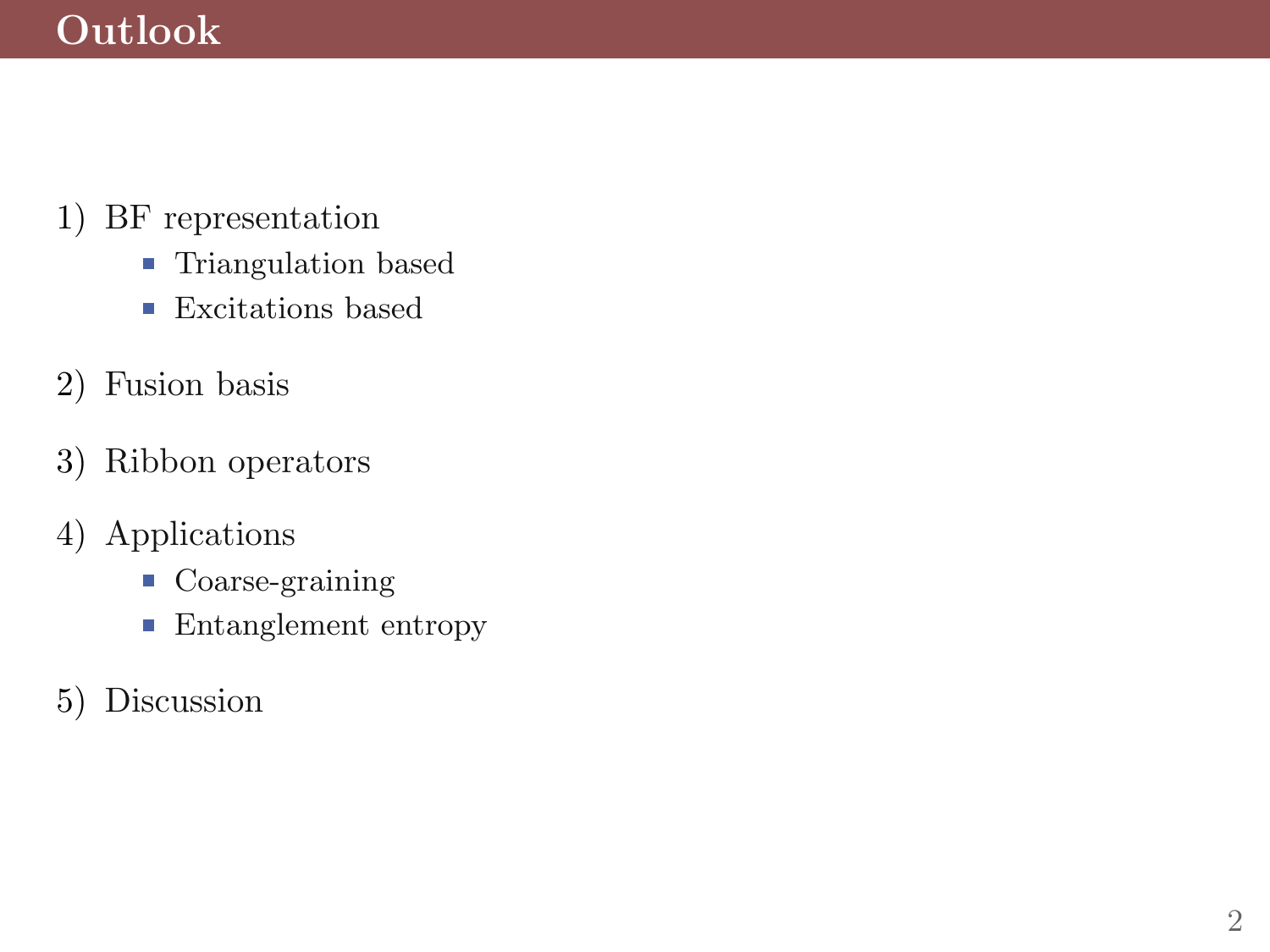#### Triangulation based BF representation

[Dittrich, Geiller 15-16]

- **BF** representation for  $2 + 1$  LQG о
	- Based on an inductive limit of Hilbert spaces ш
	- 2D hypersurface  $\Sigma \rightarrow \text{triangulation } \Delta$

 $\rightarrow$  configuration space =  $\mathcal{M}^{\text{flat}}(\Sigma \backslash \Delta_0)$ 

 $\mathcal{H}_{\Delta}$  is given by the gauge inv. functions of the holonomies describing  $\mathcal{M}^{\text{flat}}(\Sigma \backslash \Delta_0)$ 

 $\hookrightarrow$  Inductive limit  $\Rightarrow$  continuum Hilbert space  $\mathcal{H}_{\Sigma}$ 

|                          | AL.                           | BF                                                             |
|--------------------------|-------------------------------|----------------------------------------------------------------|
| Background TQFT          | $E=0$                         | $F(A)=0$                                                       |
| Vacuum state             | $ \emptyset\rangle$ = nothing | $ \emptyset\rangle = \prod_{\text{loops}} \delta(g_{\ell}, 1)$ |
| Measure                  | Haar                          | Discrete                                                       |
| Refinement               | $i=0$                         | flatness                                                       |
| Kin. $C^{\infty}$ limit. |                               |                                                                |
| Operators                | Holonomies<br>Fluxes          | Holonomies<br>Exponentiated fluxes                             |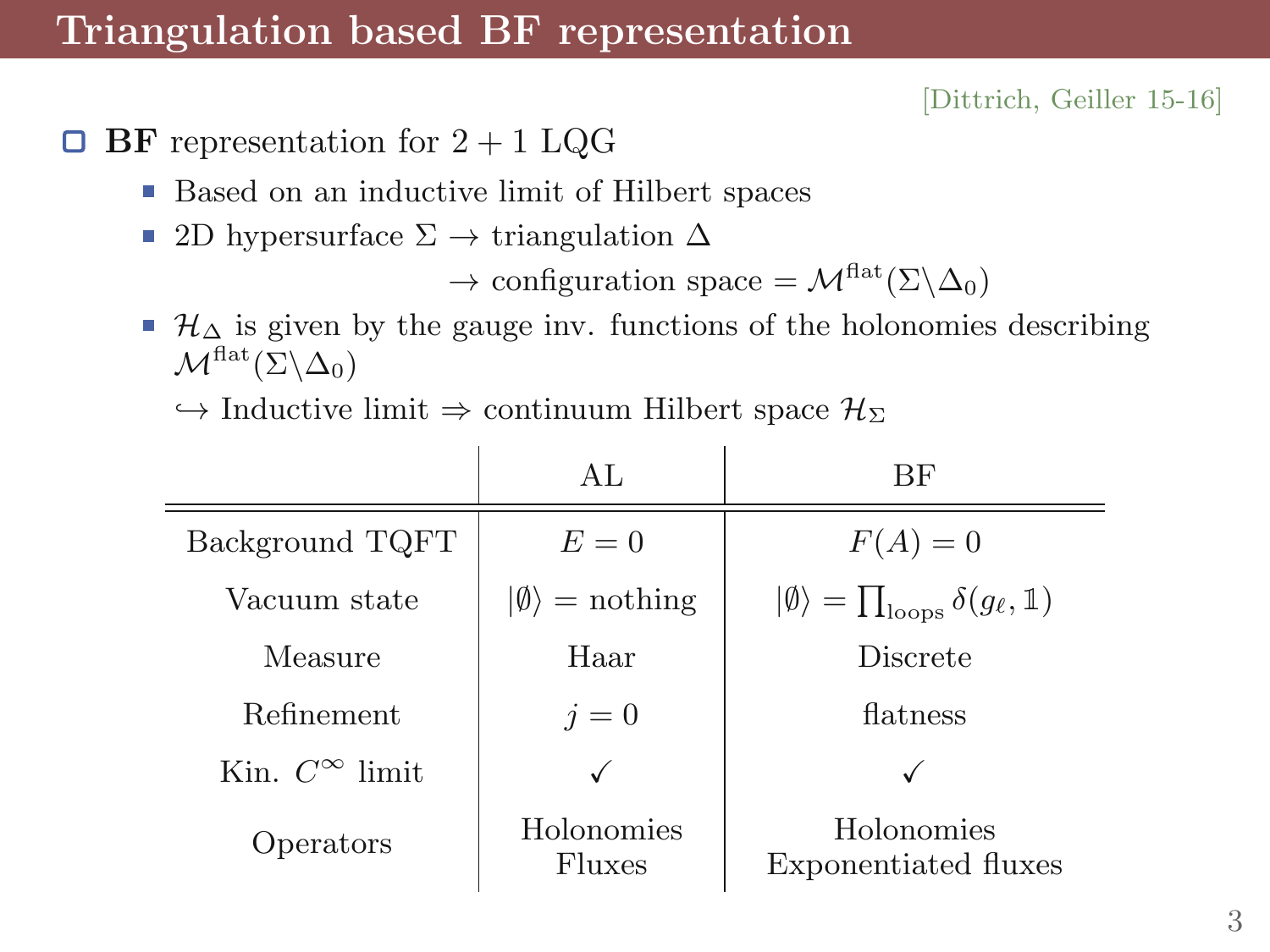# Coarse-graining of spin networks

#### [Livine 13][Rovelli et al. 15][Livine, Charles 16][Dittrich, Geiller 16]

- Advantage BF representation: о
	- Encodes the interplay between curvature and torsion degrees of freedom
	- $X_{e_1 \circ e_2 \circ e_3} \neq 0$  if  $g_v \neq \mathbb{1}$



□ Coarse-graining of spin networks in terms of **density matrices**:

- Identification of commuting sets of coarser and finer obsevables
- Tracing over the finer degrees of freedom



Ш Example:

 $\Rightarrow$  Violation of the Gauß constraint (curvature induced torsion)

**SNW** basis not stable under coarse-graining

 $\hookrightarrow$  Issues when defining coarse-graining algorithms [CD, Dittrich to appear]

 $\hookrightarrow$  Fusion basis: a basis adapted to the excitations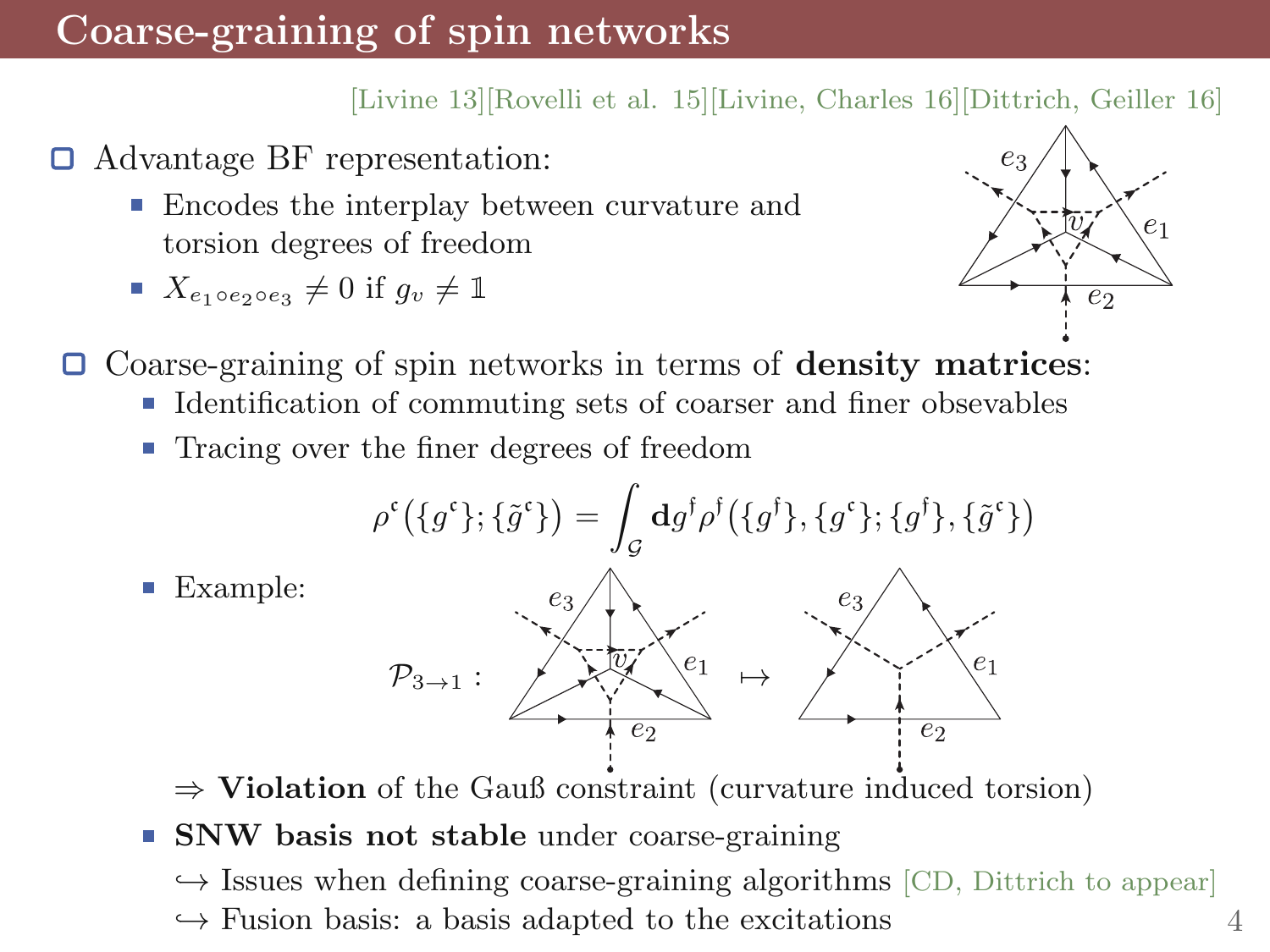[Konig, Kuperberg, Reichardt 10][Dittrich, Geiller 16][CD, Dittrich, Riello 16] Basic idea:

- Punctures replace the vertices of the triangulation and thus the triangulation
- Graphs embedded on punctured surfaces
- □ Punctured surface:

o

- Two dimensional hypersurface Σ is the 2-sphere **S**
- **Punctured sphere**  $\mathcal{S}_p$  **is**  $\mathcal{S}$  **with one disc removed** for each one of the  $p$  punctures
- Graphs embedded on **S**<sup>p</sup>

 $\hookrightarrow$  open edges = **torsion** d.o.f

- $\rightarrow$  non-contractible loops = curvature d.o.f
- $\Box$  Hilbert space  $\mathcal{H}_p$ :
	- **Configuration space**  $\mathcal{M}^{\text{flat}}(\mathcal{S}_p)$  **characterized by holonomy along links of Γ**
	- $\mathcal{H}_{\Gamma} =$ Hilbert space of functions of such holonomies
	- $\blacksquare$  Inductive limit

 $\Rightarrow$  A **minimal graph** on  $\mathcal{S}_p$  fully characterizes  $\mathcal{M}^{\text{flat}}(\mathcal{S}_n)$ 

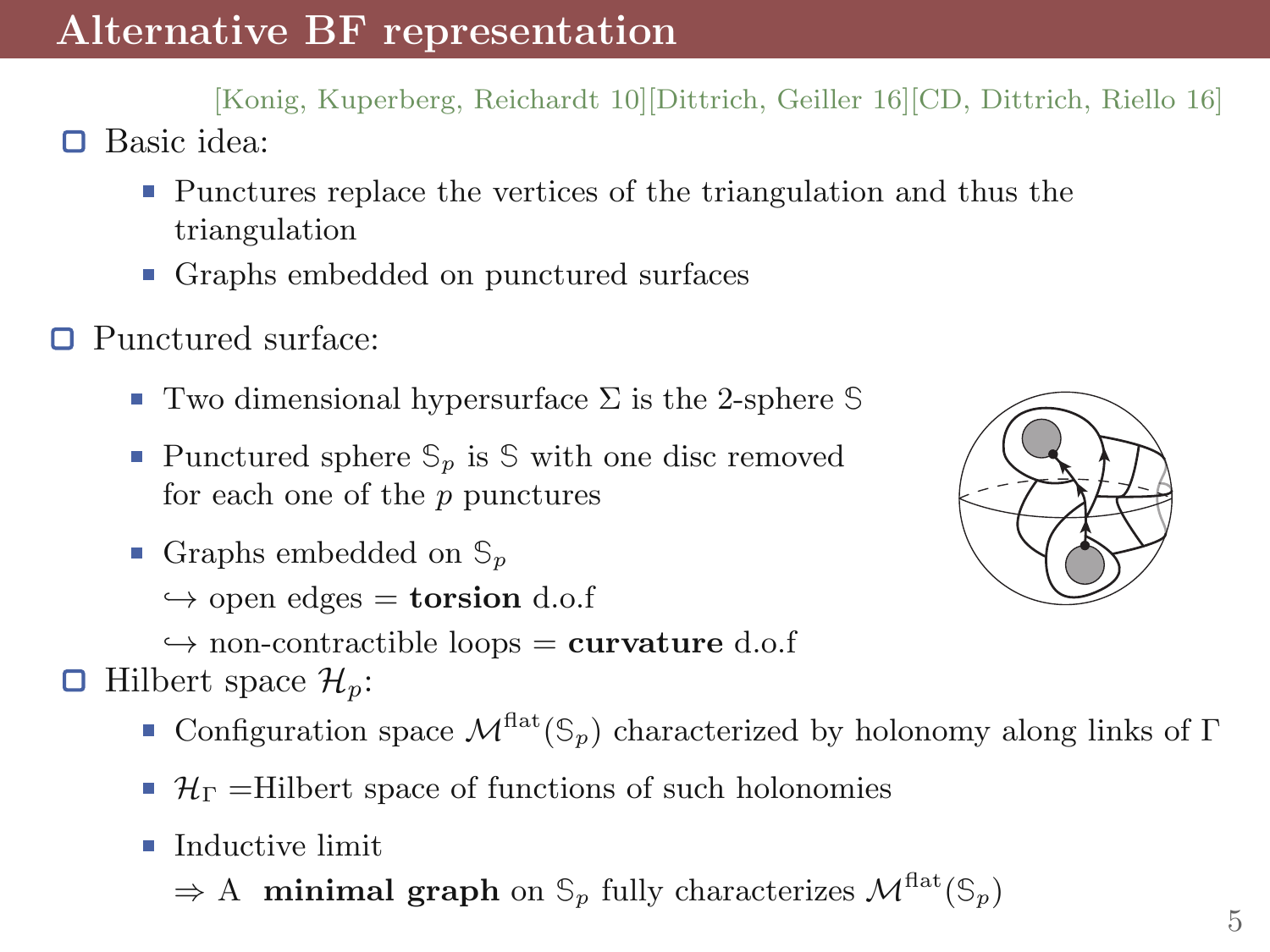#### Graphs on punctured manifolds

[Konig, Kuperberg, Reichardt 10][Dittrich, Geiller 16][CD, Dittrich, Riello 16]

- **S**<sup>1</sup> cannot carry any excitations
- $\Box$ 2-punctured sphere  $\mathbb{S}_2 \leftrightarrow$  topology of a cylinder



A basis for  $\mathcal{H}_2$  is given by the gauge fixed states

$$
\psi_{G,H}^{\mathbb{S}_2}(g_1,g_4)=|\mathcal{G}|^{3/2}\delta(G,g_1)\delta(H,g_4)\equiv\left[\begin{matrix} \overbrace{g_1,\dots,g_d}^H\\ \overbrace{g_1,\dots,g_d}^H\end{matrix}\right]
$$

BF vacuum on  $\mathcal{S}_2$  (given by a superposition of basis states): ш

$$
\psi_0^{S_2} = \delta(\mathbb{1}, g_4 g_2^{-1}) 1(g_1) 1(g_3)
$$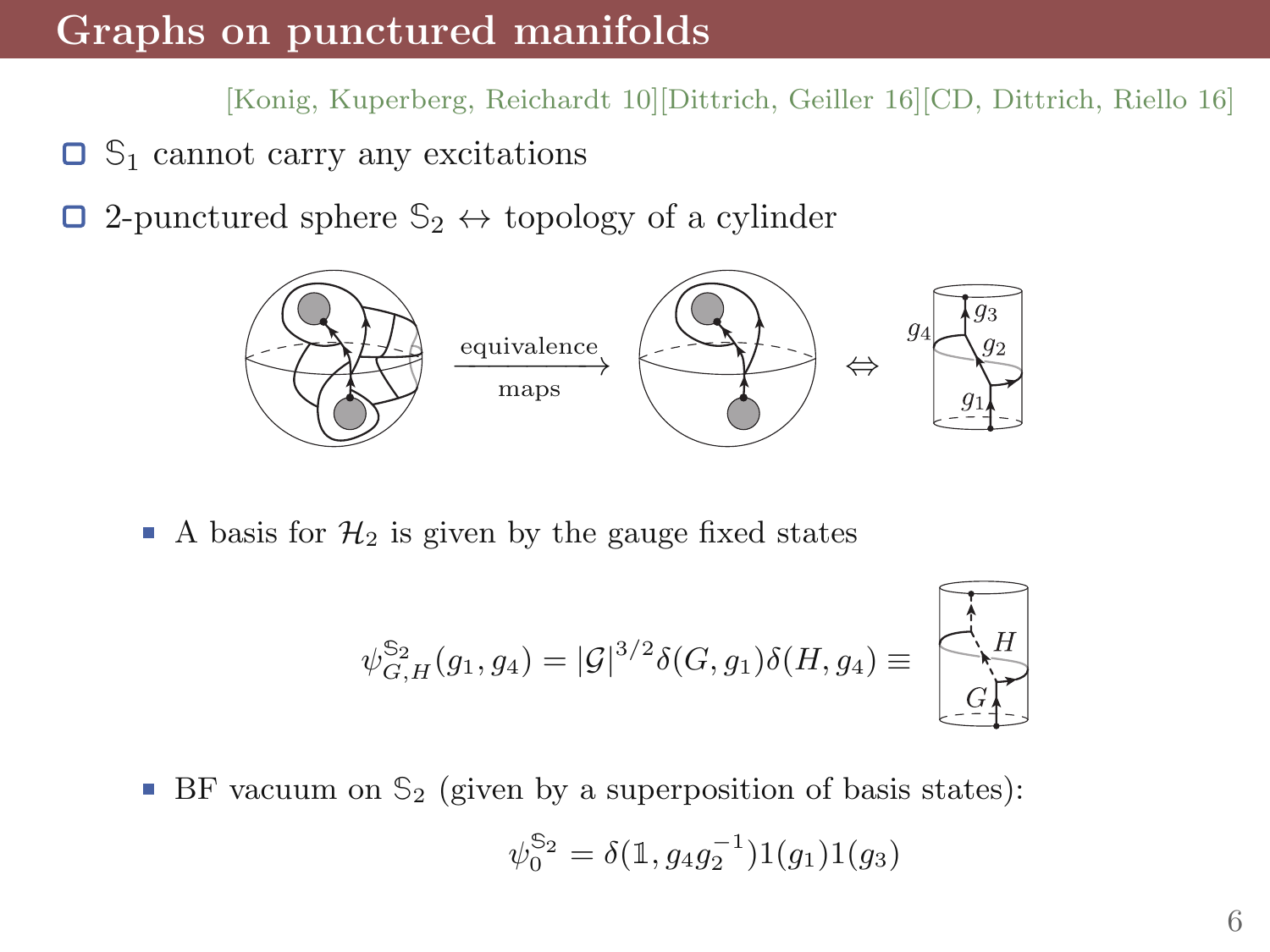### Gluing of manifolds  $\Rightarrow$  Drinfel'd double

[Hu et al. 15][Lan, Wen 15][Dittrich, Geiller 15][CD, Dittrich, Riello 16] ο Gluing of manifolds along boundaries

- 1. Identification of the marked points
- 2. Gauge averaging at the new vertices
- 3. Imposition of the flatness at the new faces

□ Case of the 2-punctured spheres

■  $\mathbb{S}_2 \star \mathbb{S}_2 = \mathbb{S}_2$  *i.e.* topology unchanged  $\Rightarrow$  defines a multiplication rule



- Reproduces the Drinfel'd double multiplication
	- $\hookrightarrow$  Appeared before as the algebra describing the constraints  $\psi_{G,H}^{\Sigma_2} \leftrightarrow$  Drinfel'd double element 7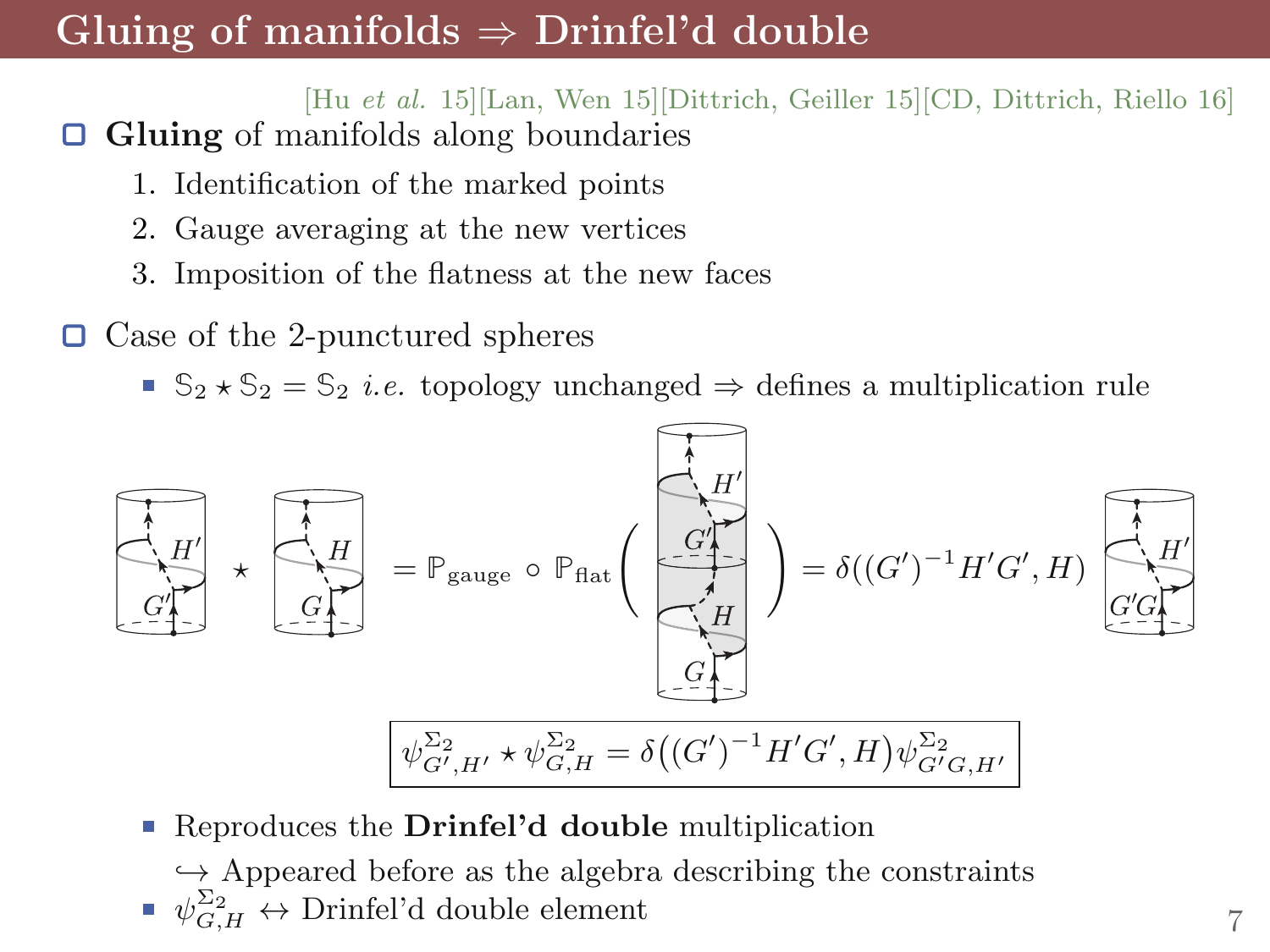# Drinfel'd double 1/2

о

[Koornwinder el al. 98-99][Dijkgraaf et al. 90][Buerschaper el al. 09,13] Basic properties

- Drinfel'd doubles are examples of quasi-triangular Hopf algebras П
- As a vector space, the Drinfel'd double  $\mathcal{D}(\mathcal{G})$  is isomorphic to

 $\mathcal{D}(\mathcal{G}) \simeq \mathbb{C}[\mathcal{G}] \otimes \mathcal{F}(\mathcal{G})$ 

Basis provided by  $[G, H] \equiv G \otimes \delta_H \longleftrightarrow \psi_{G,H}^{\mathbb{S}_2}$ 

 $\Box$  As a Hopf algebra,  $\mathcal{D}(\mathcal{G})$  is equipped with

- A multiplication  $\star : ([G', H'], [G, H]) \longrightarrow \delta((G')^{-1}H'G', H)[G'G, H']$
- A comultiplication  $\Delta : [G,H] \longmapsto \sum_{X,Y \in \mathcal{G}} [G,X] \otimes [G,Y]$

◘ Irreducible representations

- Complete set of irreducible representations labelled by  $\rho \equiv C, R$  $\hookrightarrow C$ : conjugacy class
	- $\hookrightarrow R$ : irreducible representation of the stabilizer  $N_C$
- Corresponds to the 'observables' stable under gluing
- Orthogonality:

$$
\frac{1}{|\mathcal{G}|}\sum_{G,H\in\mathcal{G}}D^{\rho_1}_{I'_1I_1}([G,H])\overline{D^{\rho_2}_{I'_2I_2}([G,H])}=\frac{\delta_{\rho_1\,\rho_2}}{d_{\rho_1}}\delta_{I'_1,I'_2}\delta_{I_1,I_2}
$$

8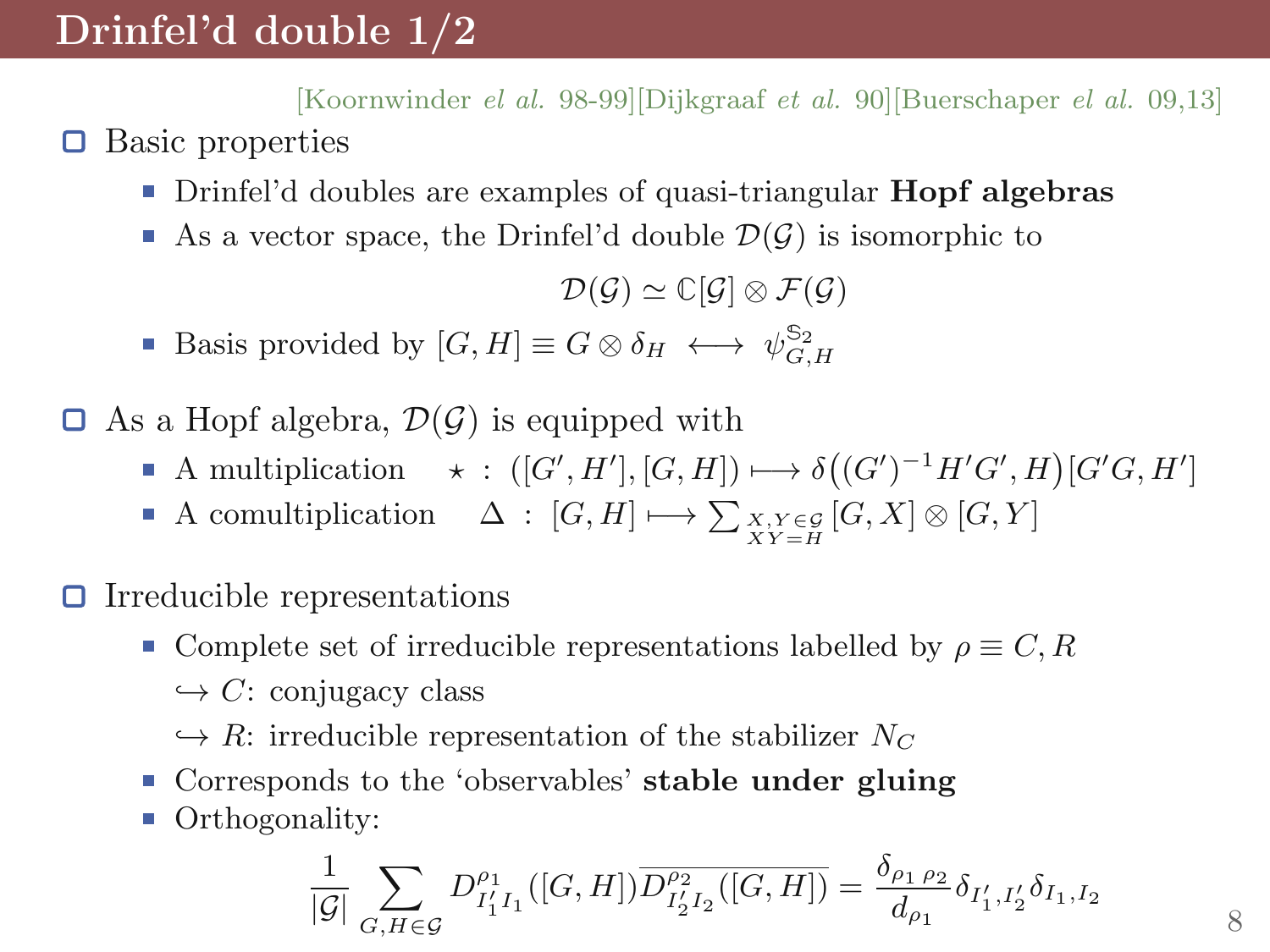# Drinfel'd double 2/2

[Koornwinder el al. 98-99][Dijkgraaf et al. 90][Buerschaper el al. 09,13]  $\Box$  Tensor product of representations

Comultiplication  $\Rightarrow \exists$  a unitary map  $C^{\rho_1 \rho_2} : \bigoplus_{\rho_3 \ni \rho_1 \otimes \rho_2} V_{\rho_3} \to V_{\rho_1} \otimes V_{\rho_2}$ :

$$
D_{I'_1I_1}^{\rho_1} \otimes D_{I'_2I_2}^{\rho_2}(\Delta[G,H]) = \sum_{\rho_3} \sum_{I'_3,I_3} \mathcal{C}_{I'_1I'_2I'_2}^{\rho_1\rho_2\rho_3} D_{I'_3I_3}^{\rho_3}([G,H]) \overline{\mathcal{C}_{I_1I_2I_3}^{\rho_1\rho_2\rho_3}}
$$

■ Orthogonality of the Clebsch-Gordan coefficients:

$$
\sum_{I_1,I_2} \mathcal{C}^{\rho_1 \rho_2 \rho}_{I_1 I_2 I} \cdot \overline{\mathcal{C}^{\rho_1 \rho_2 \rho'}_{I_1 I_2 I'}} = \delta_{\rho,\rho'} \delta_{I,I'}
$$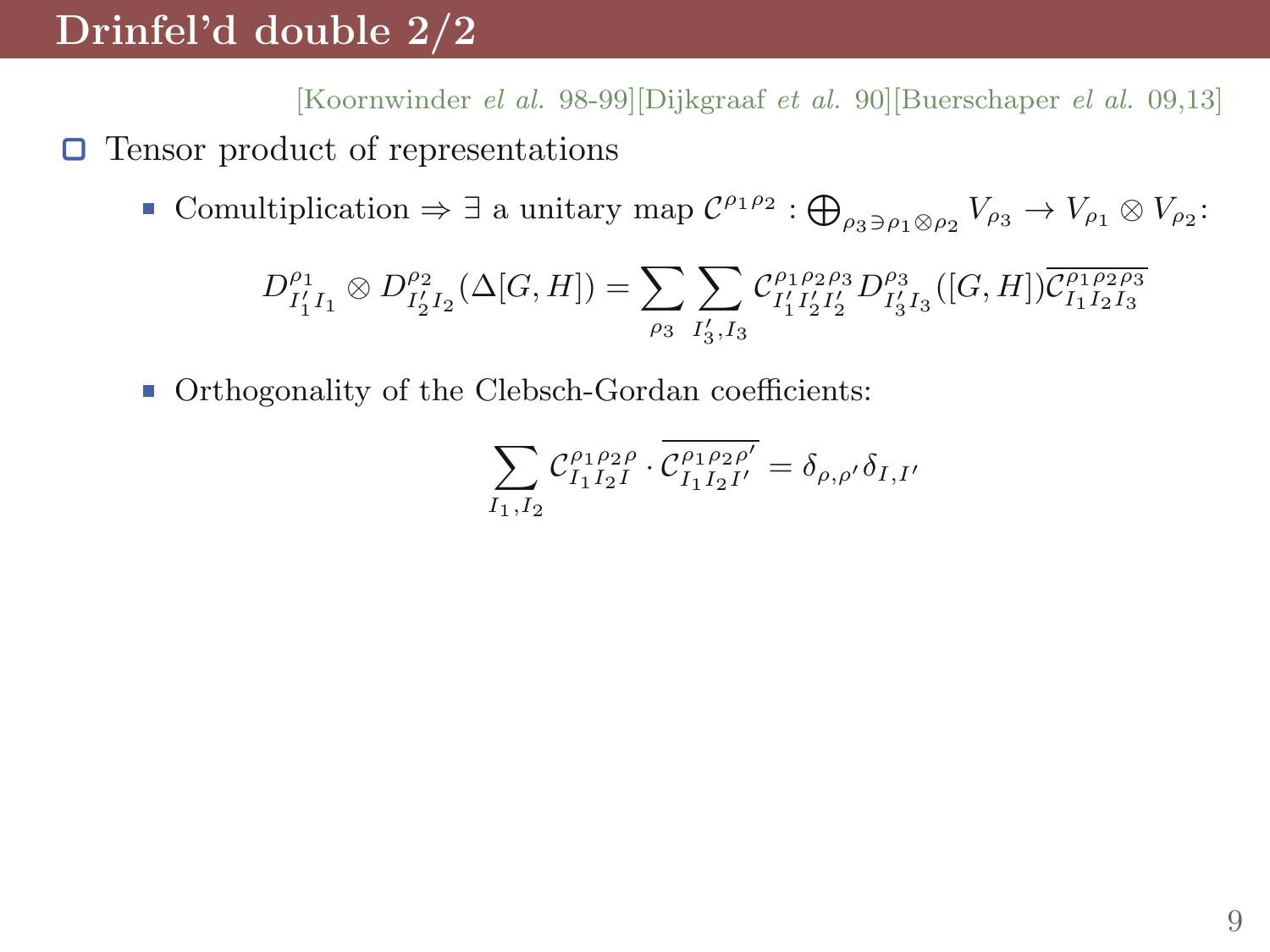### Fusion basis 1/3

#### [Konig, Kuperberg, Reichardt 10][CD, Dittrich, Riello 16]

- 2-punctured sphere:
	- Generalized Fourier transform

$$
\psi_{\mathfrak{f}}^{\mathfrak{S}_2}[\rho, I'I] = \frac{1}{|\mathcal{G}|} \sum_{G, H \in \mathcal{G}} D_{I'I}^{\rho}([G, H]) \sqrt{d_{\rho}} \psi_{G, H}^{\mathfrak{S}_2}
$$

- $\{\psi_j^{\mathbb{S}_2}[\rho, I'I]\}\)$  forms an orthonornal and complete set of states for  $\Sigma_2$  $\Rightarrow$  Fusion basis states for  $\Sigma_2$
- Graphical representation:

$$
\psi_{\mathfrak{f}}^{\mathbb{S}_2}[\rho, I'I] = \rho \begin{bmatrix} I' \\ \vdots \\ I \end{bmatrix} \quad \text{and} \quad \delta_{I'I} = \rho \begin{bmatrix} I' \\ \vdots \\ I \end{bmatrix}
$$

 $\psi_{\mathfrak{f}}^{\mathbb{S}_2}$  are states of elementrary excitations  $\leftrightarrow$  quasiparticles

- $\blacksquare$  With SU(2):
	- $\hookrightarrow$  Conjugacy class C: mass
	- $\hookrightarrow$  Representation R: spin [Noui 06][Noui, Perez 09]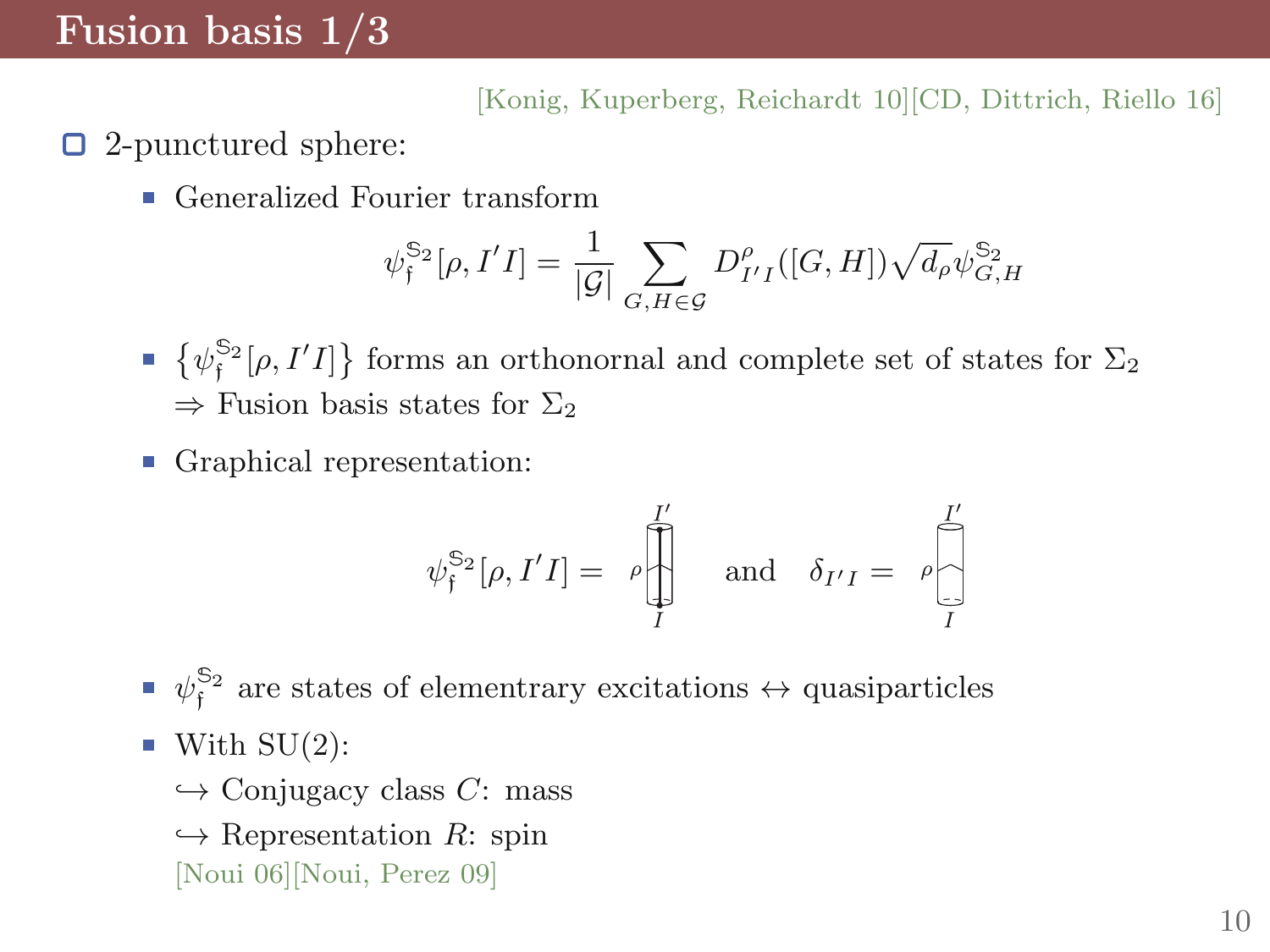### Fusion basis 2/3

[Konig, Kuperberg, Reichardt 10][CD, Dittrich, Riello 16]

- 3-punctured sphere: о
	- $\blacksquare$  Start from the holonomy basis states



- Transformation to the  $[\rho, I'I]$ -picture for each pair  $(G, H) \in \mathcal{G} \times \mathcal{G}$
- Fusion by introducing Clebsch-Gordan coefficients Ш

$$
\psi_{\mathfrak{f}}^{\mathbb{S}_3}[\{\rho, I'I\}] = \mathcal{C}_{I_1 I_2 I'_3}^{\rho_1 \rho_2 \rho_3} \psi_{\mathfrak{f}}^{\mathbb{S}_2}[\rho_1, I'_1 I_1] \otimes \psi_{\mathfrak{f}}^{\mathbb{S}_2}[\rho_2, I'_2 I_2]
$$

Graphically:



The orthonormality follows from orthonormality of states  $\psi_{\mathfrak{f}}^{\mathbb{S}_2}$  and orthogonality of the Clebsch-Gordan coefficients  $11$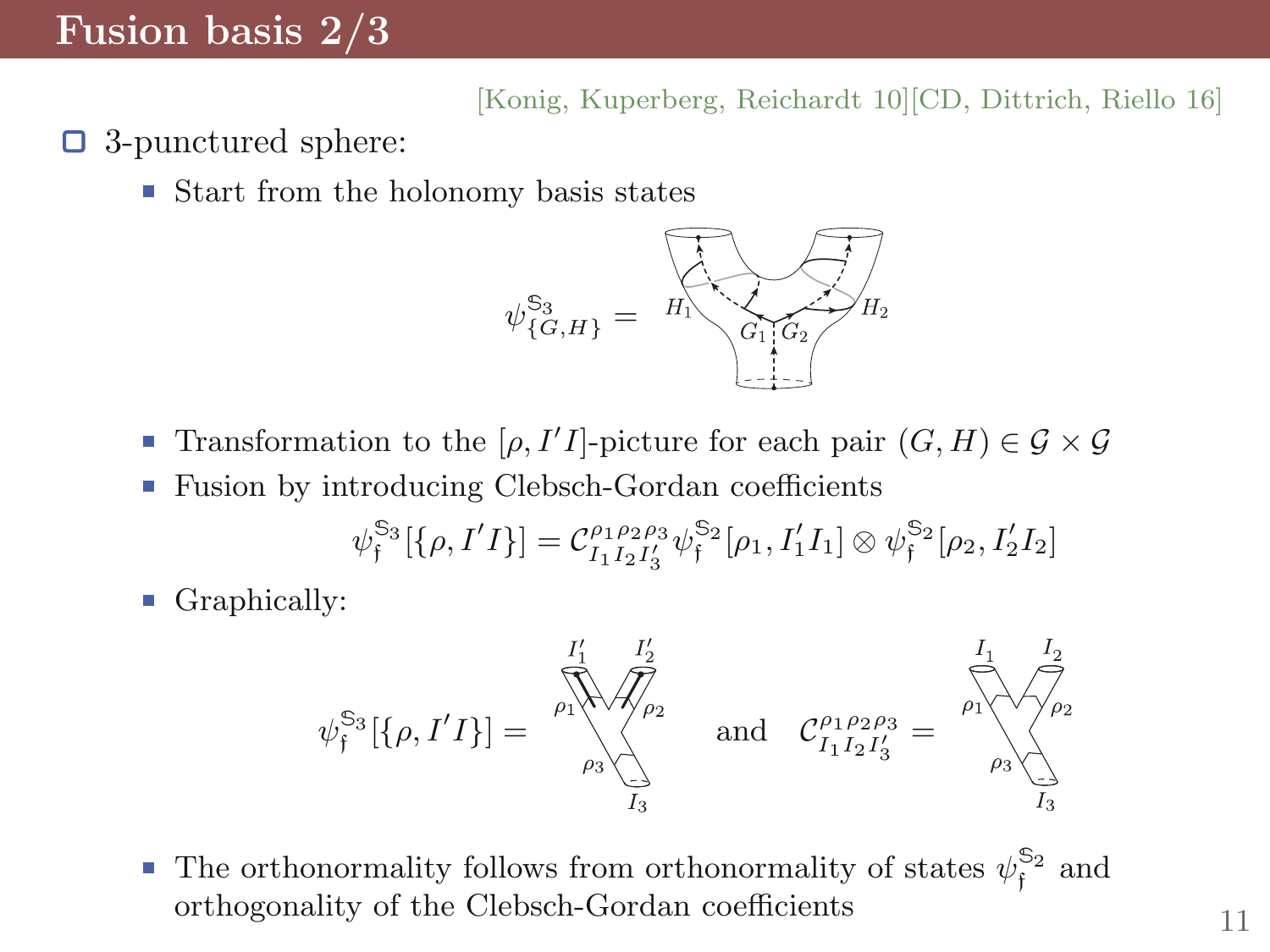### Fusion basis 3/3

m,

[Konig, Kuperberg, Reichardt 10][CD, Dittrich, Riello 16]  $\Box$  General case: *p*-punctured sphere:



- Graph independent basis ш
- Can be obtained via a pants decomposition Ш
- $\neq$  choice of fusion tree  $\Rightarrow \neq$  fusion basis states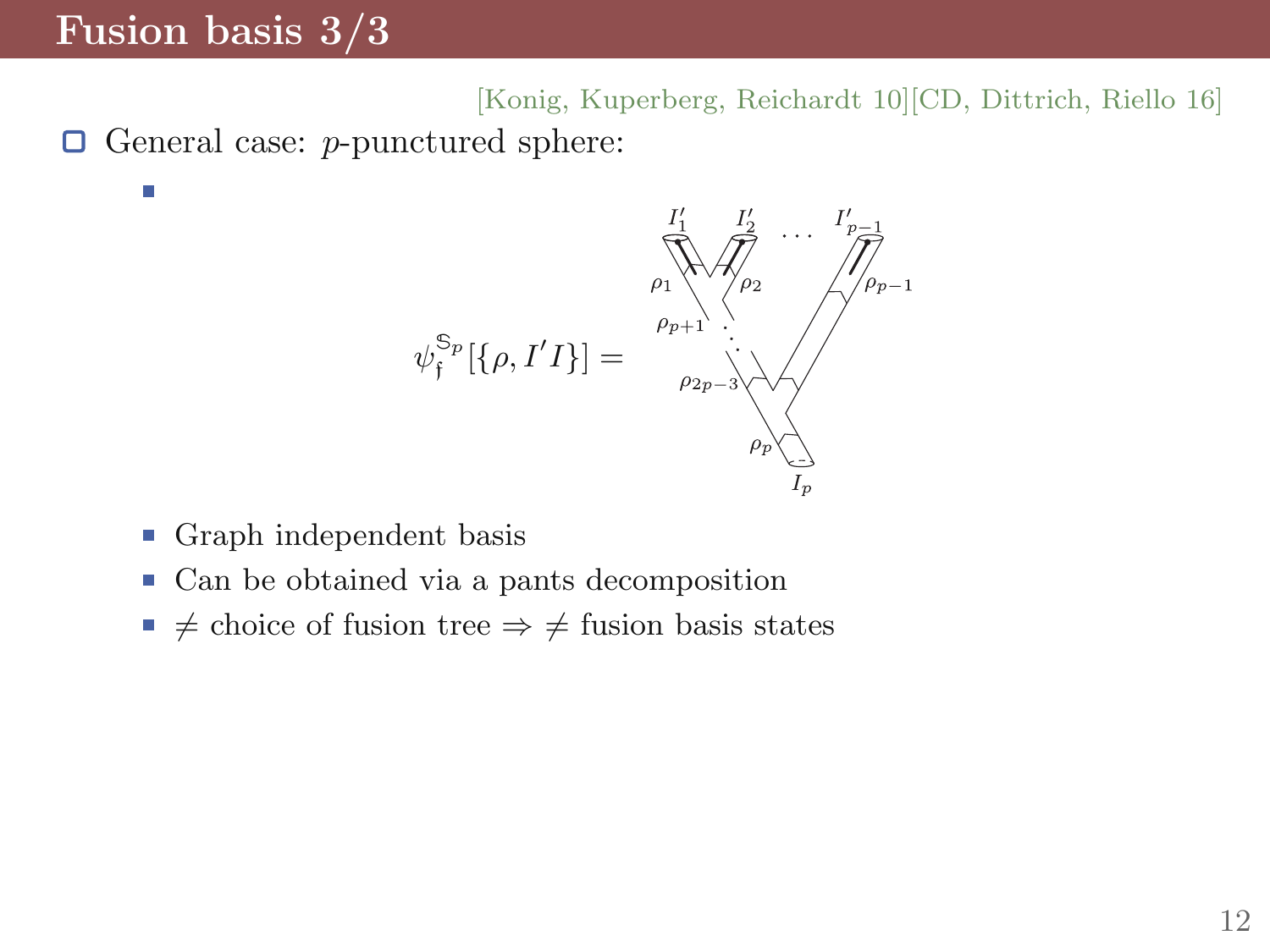[Kitaev 06][Hu et al. 15][Lan, Wen 15][Dittrich, Geiller 16][CD, Dittrich 16] Basic operators

- **Configuration space:**  $\mathcal{M}^{\text{flat}}(\mathbb{S}_p)$
- Wilson loop operators

 $(W^f_\gamma \psi)(\lbrace g \rbrace) = f(h_\gamma) \psi(\lbrace g \rbrace) \quad w / \quad \gamma = l_n \circ \cdots \circ l_1$ 

■ Translation operators

$$
(T_{k,\gamma}[H]\psi)(g_1,\cdots,g_L)=\psi(g_1,\cdots,h_{\gamma}^{-1}H^{-1}h_{\gamma}g_k,\cdots,g_L)
$$

- $\Rightarrow T_{k,\gamma}[H]$  induces a violation of the Gauß constraint parallel transported at the desired node
- Ω Ribbon operators

о

- **■** On  $\mathbb{S}_2$ , we define the ribbon operators as  $\mathcal{R}[G, H] = W_{321}[G] \circ T_{4,3}[H]$
- Acting on the cylinder (BF) vacuum state Ш

$$
(\mathcal{R}[G,H]\psi_0^{\Sigma_2}) = \begin{bmatrix} G, H \\ \hline \psi_3 \\ \hline \psi_2 \\ \hline \psi_3 \end{bmatrix} g_4 = \begin{bmatrix} H \\ H \\ H \\ G \end{bmatrix} = \psi_{G,H}^{\Sigma_2}
$$

Ш Ribbon operators only **generate excitations** at their ends 13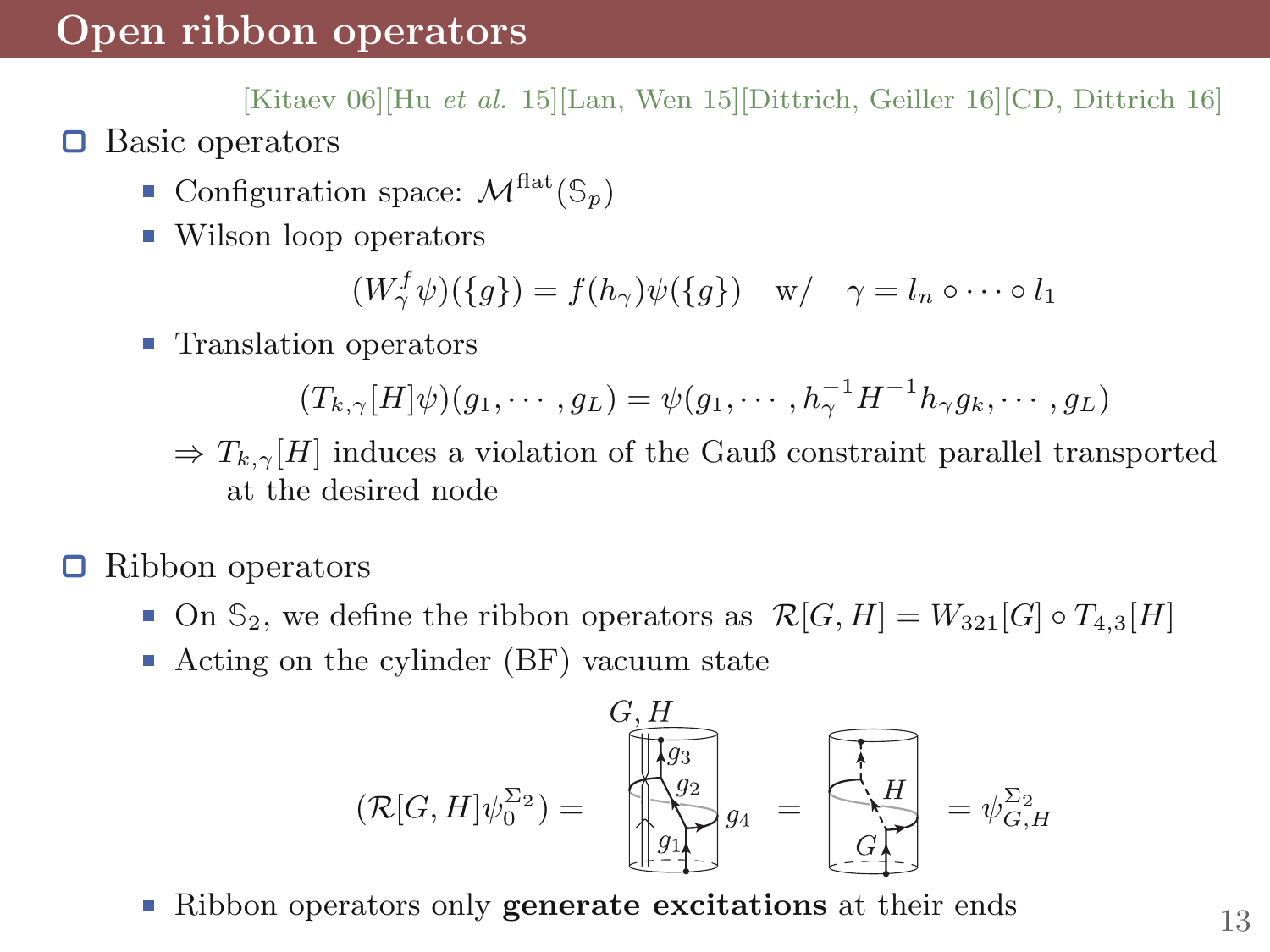#### □ Construction

- Expected to measure the excitations (not to induce them)
- Close an open ribbon and prevent excitations  $\Rightarrow$  K[C, D]
	- $\hookrightarrow$  C: conjugacy class of G
	- $\hookrightarrow$  D: conjugacy class of N<sub>C</sub>
- Fourier transform  $\Rightarrow$   $\mathcal{K}[C, R]$
- Properties О
	- **Project onto the basis states**

$$
\mathcal{K}[\rho_0]\psi_{\mathfrak{f}}^{\mathbb{S}_2}[\rho, I'I] = \delta_{\rho_0\rho}\psi_{\mathfrak{f}}^{\mathbb{S}_2}[\rho, I'I] = \bigcap_{\rho_0}^{\mathcal{Y}_4} \mathbb{S}_2^{\mathbb{S}_2}
$$

■ Defining property of projectors

$$
\mathcal{K}[C,R]\mathcal{K}[C',R']=\delta_{CC'}\delta_{RR'}\mathcal{K}[C,R]
$$

- Hierarchically ordered set of closed ribbon operators
- Provides a complete basis of Dirac observables



 $q_3$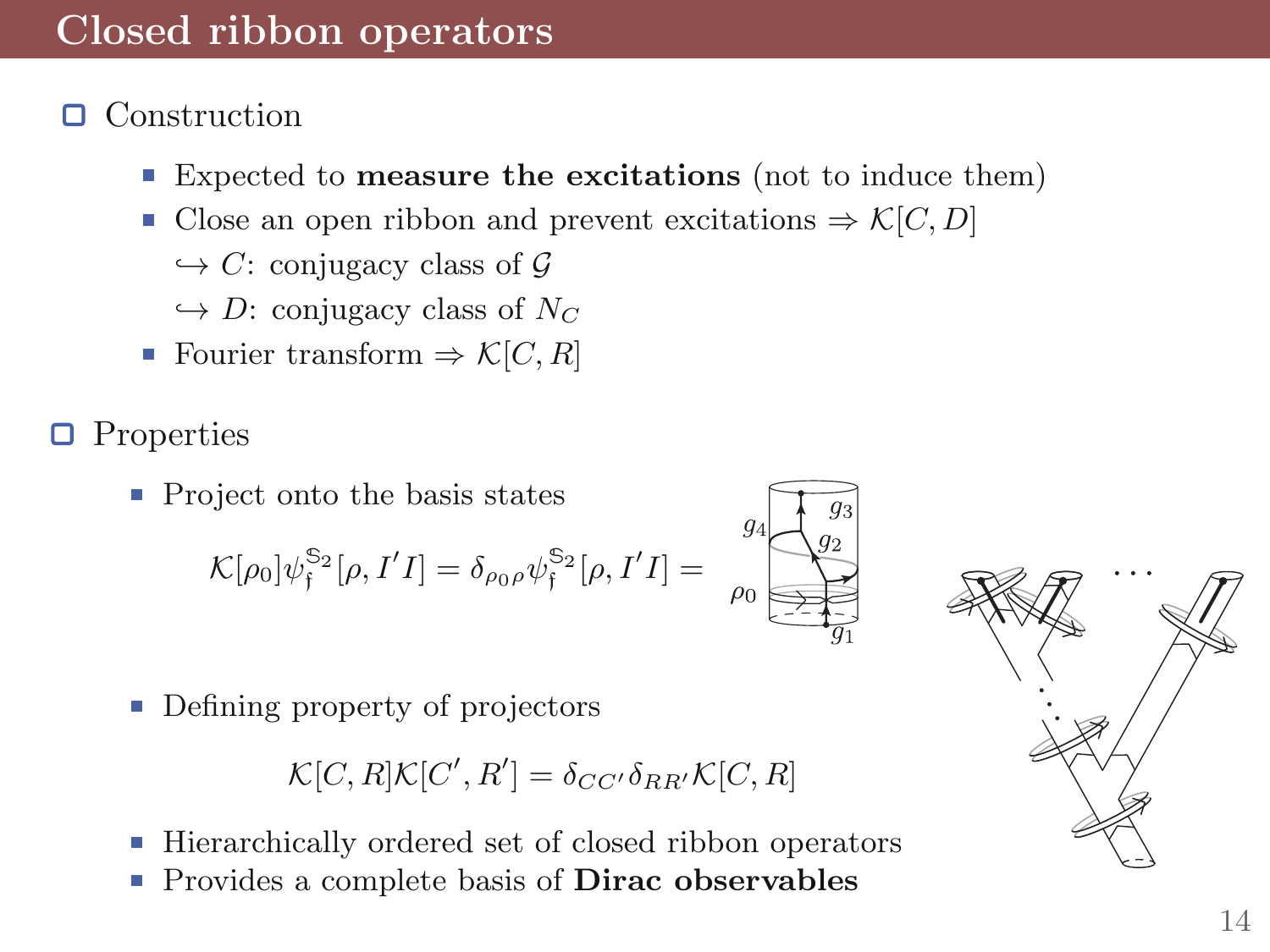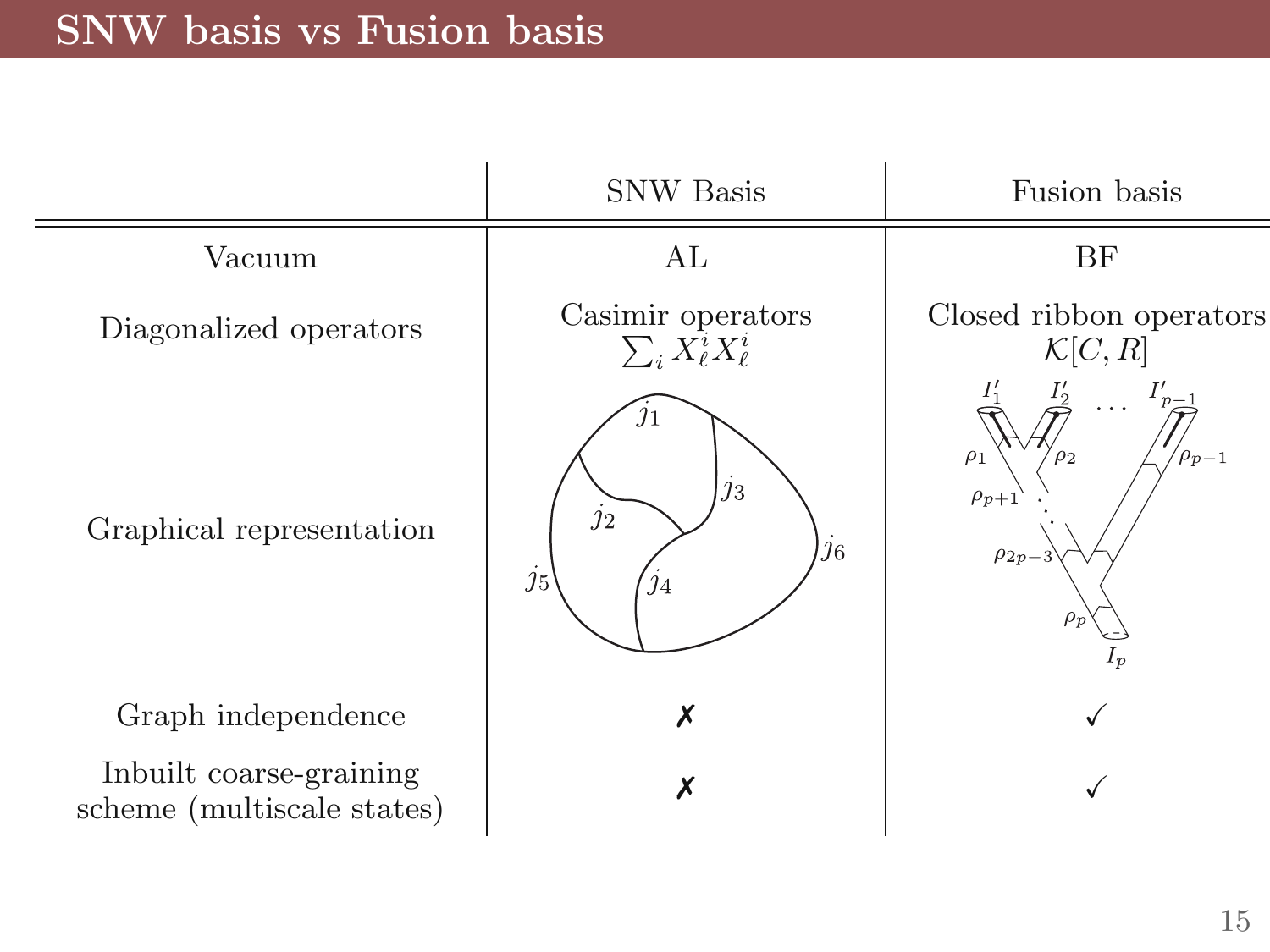[CD, Dittrich 16]

■ Perform a Heegaard splitting of the 3D compact manifold M

 $\hookrightarrow \mathcal{M} = \mathcal{M}_1 \cup \mathcal{M}_2$  and  $\partial \mathcal{M}_1 = \partial \mathcal{M}_1 = \Sigma$  with  $\Sigma$ the Heegaard surface

- Can be obtained by blowing-up the one-skeleton  $\Delta_1$  of a triangulation  $\Delta$
- Map the space of flat connections on  $\mathcal{M}\backslash \Delta_1$  to the space of flat connections on  $\Sigma(\Delta)$



#### Results

- The 2D theory equipped with additional constraints describes the theory of flat connections on the 3D manifold
- Ribbon operators preserving the 2D flatness constraints  $\Rightarrow$  Operators generating curvarture defects for the 3D theory
- Defects located on the edges of the triangulation Ħ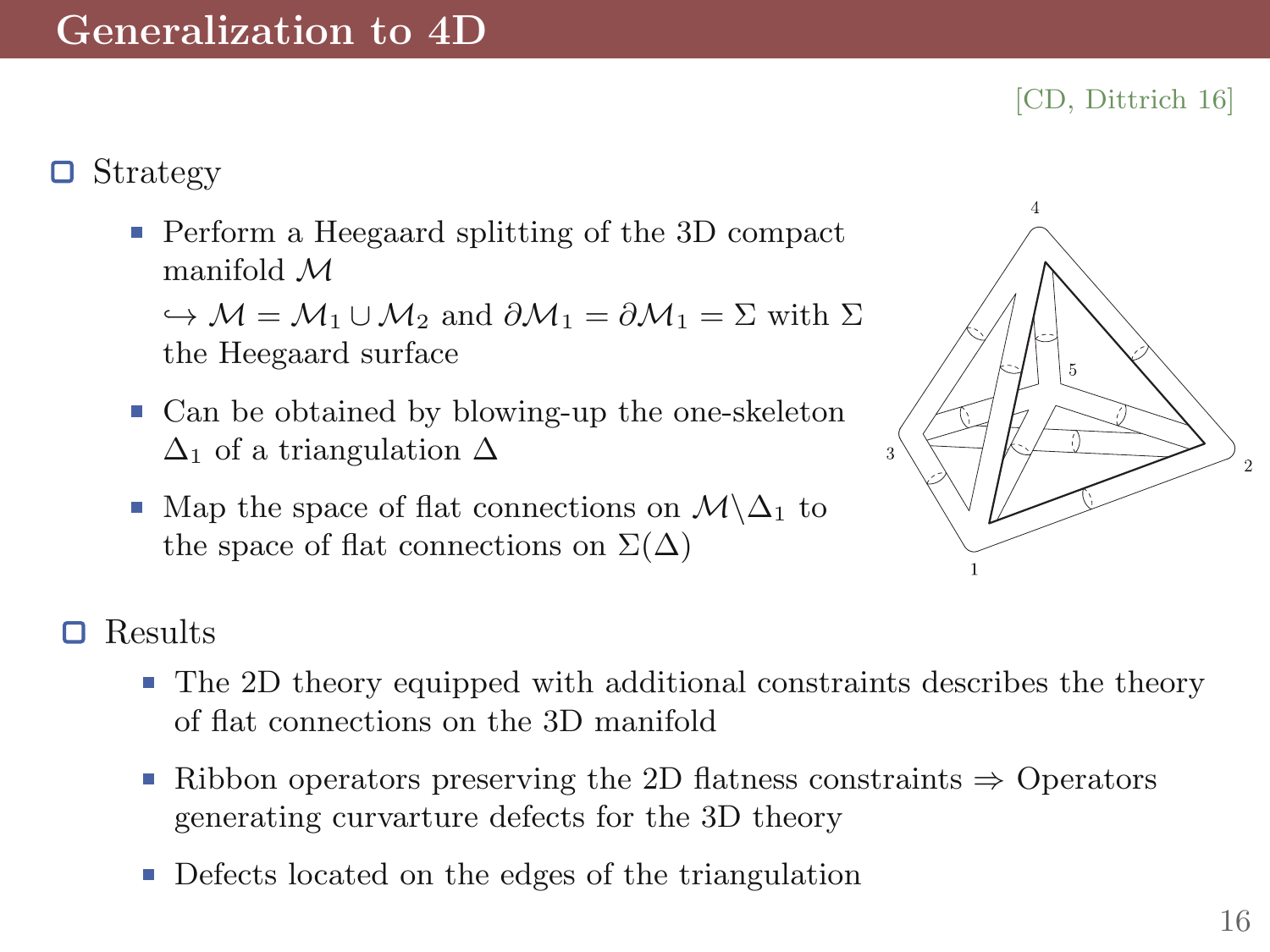# Coarse-graining w/ the fusion basis

[CD, Dittrich, Riello 16]

- $\Box$  Coarse-graining of fusion basis states in terms of **density matrices**:
	- Merging of defects/particles
	- Fusion of the corresponding irreducible representations
- Example



- Definition of the fusion basis state on  $\Sigma_3$ Ш
- Coarse-graining obtained by tracing over the irreducible labels associated to the particles which are fused
- Advantages o
	- Stability of the states under coarse-graining
	- Control the behaviour of the states at all 'scales' at once (MERA style Ħ [Vidal 10])
	- Immediate access to coarse-grained observables 17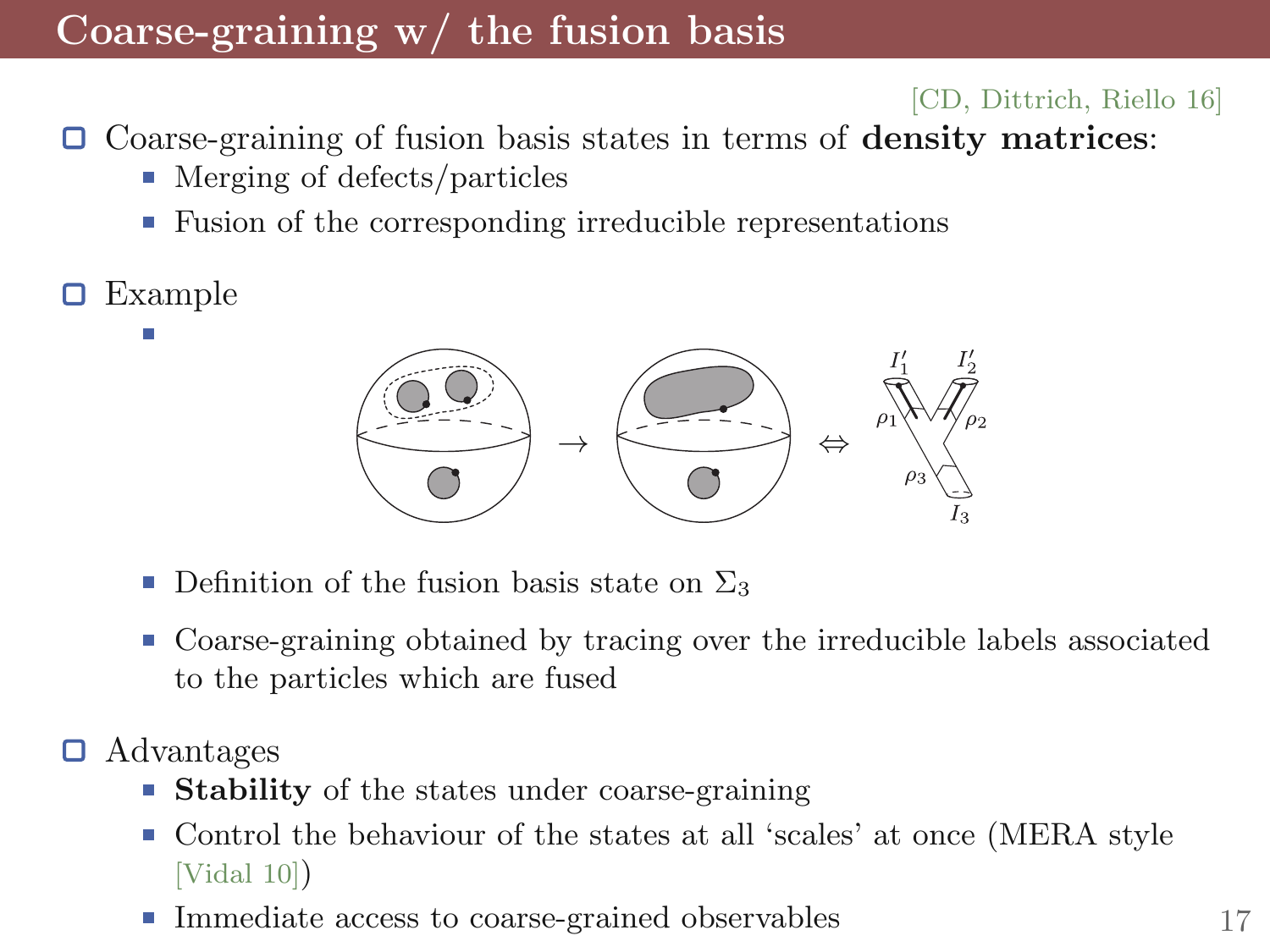[Casini 09][Donnelly 08,12,14][Soni, Trivedi 16][CD, Dittrich, Riello 16]

- Requirements 0
	- For a subregion A of  $\Sigma$ , the computation of the entanglement entropy  $S(A)$ requires:
		- $\hookrightarrow$  To associate the theory's d.o.f to A
		- $\hookrightarrow$  A factorization of the Hilbert space  $\mathcal{H}_{\Sigma} = \mathcal{H}_{A} \otimes \mathcal{H}_{\bar{A}}$
	- Constraints make the d.o.f non local and leads to ambiguities
	- $\blacksquare$  More generally: How to define subsystems in quantum gravity? [Giddings 15][Giddings, Donnelly 16][Freidel, Donnelly 16]
- о Extended Hilbert space procedure
	- Relax the constraints at the boundary:  $\mathcal{H} \to \mathcal{H}_{ext} = \mathcal{H}_A \otimes \mathcal{H}_{\bar{A}}$ Ш
	- Embed the states into the extended Hilbert space via  $\mathcal{E}: \mathcal{H} \to \mathcal{H}_{ext}$ Ш
	- Compute the entanglement entropy of  $\mathcal{E}(\psi)$ 
		- $\hookrightarrow$  Can be employed with both SNW basis and fusion basis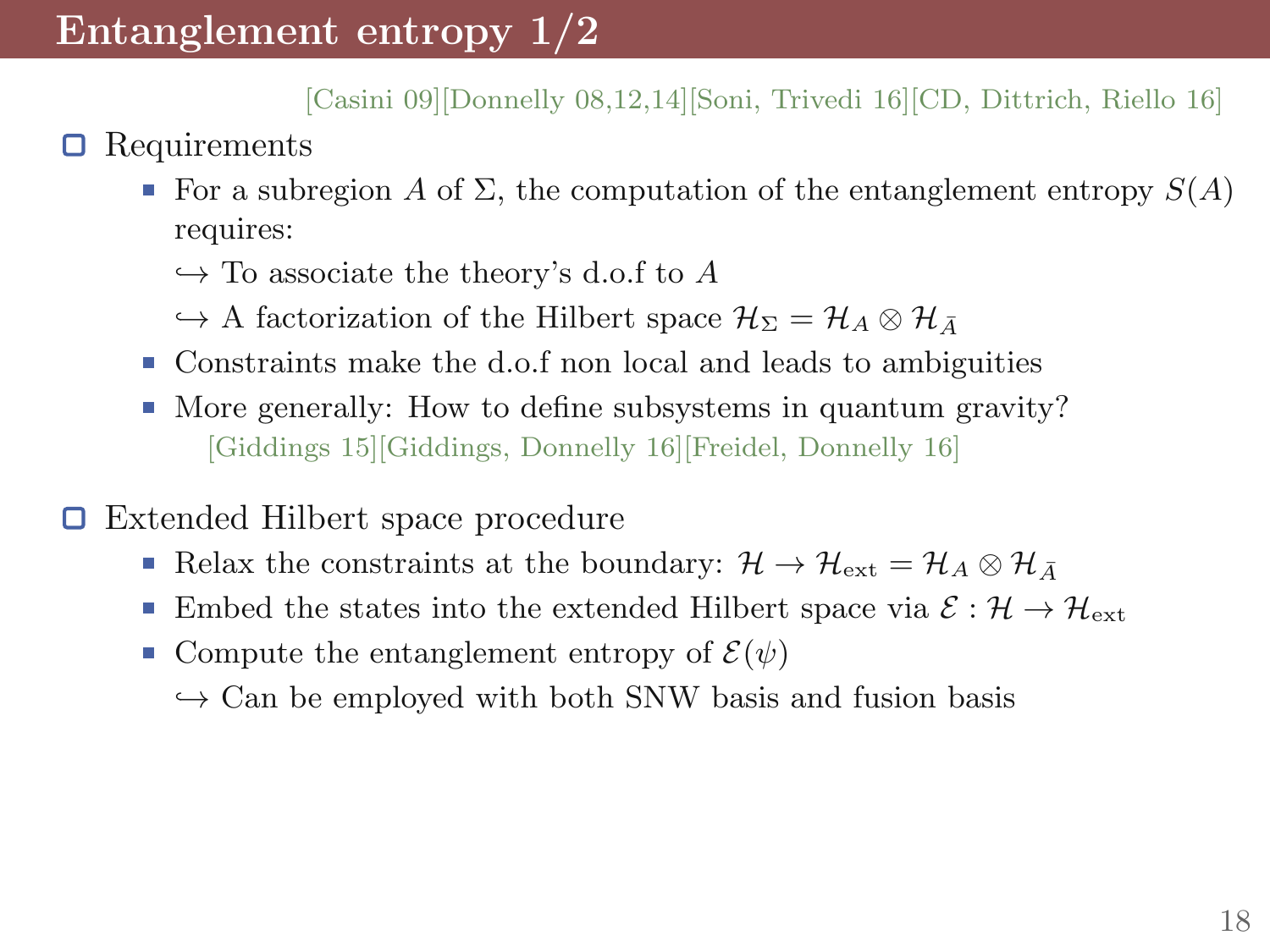[Casini 09][Donnelly 08,12,14][Soni, Trivedi 16][CD, Dittrich, Riello 16]

- Subsystems 0
	- Fusion basis construction clarifies differences between the  $\neq$  definitions of subsystems

 $\hookrightarrow$  Characterized by a choice of **boundary conditions** which depend on the choice of vacuum

Extended Hilbert space approach relies on extra frames information at the boundary

■ SNW basis

- Local frame for each link cut
- Region is a subgraph
	- $\rightarrow S(A)$  depends on the choice of graph

Fusion basis

- Only one global frame
- Region is defined w.r.t the excitation content

 $\rightarrow$  unique  $S(A)$  associated to A

 $\Rightarrow$  Results in agreement with replica trick calculations with Chern-Simons theory [Wen, Matsuura, Ryu 16 ] 19